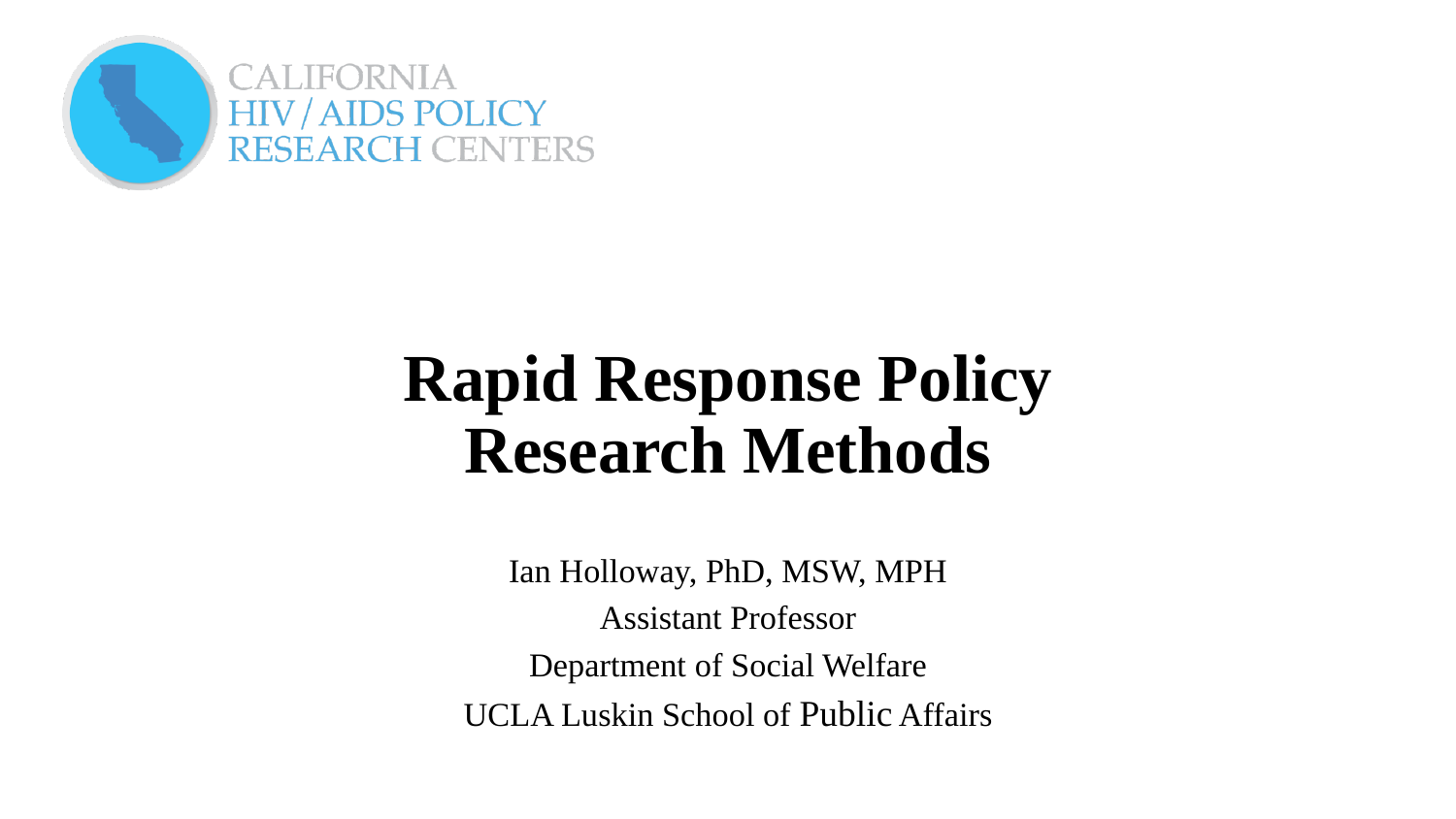# **Overview**



- What is Rapid Response Research?
- Quantitative vs. qualitative research
- Formulating research questions
- Study design
- Sampling and data collection
- **Neasurement**
- Variables and statistics
- **Internal and external validity**
- Policy Implications & Ethics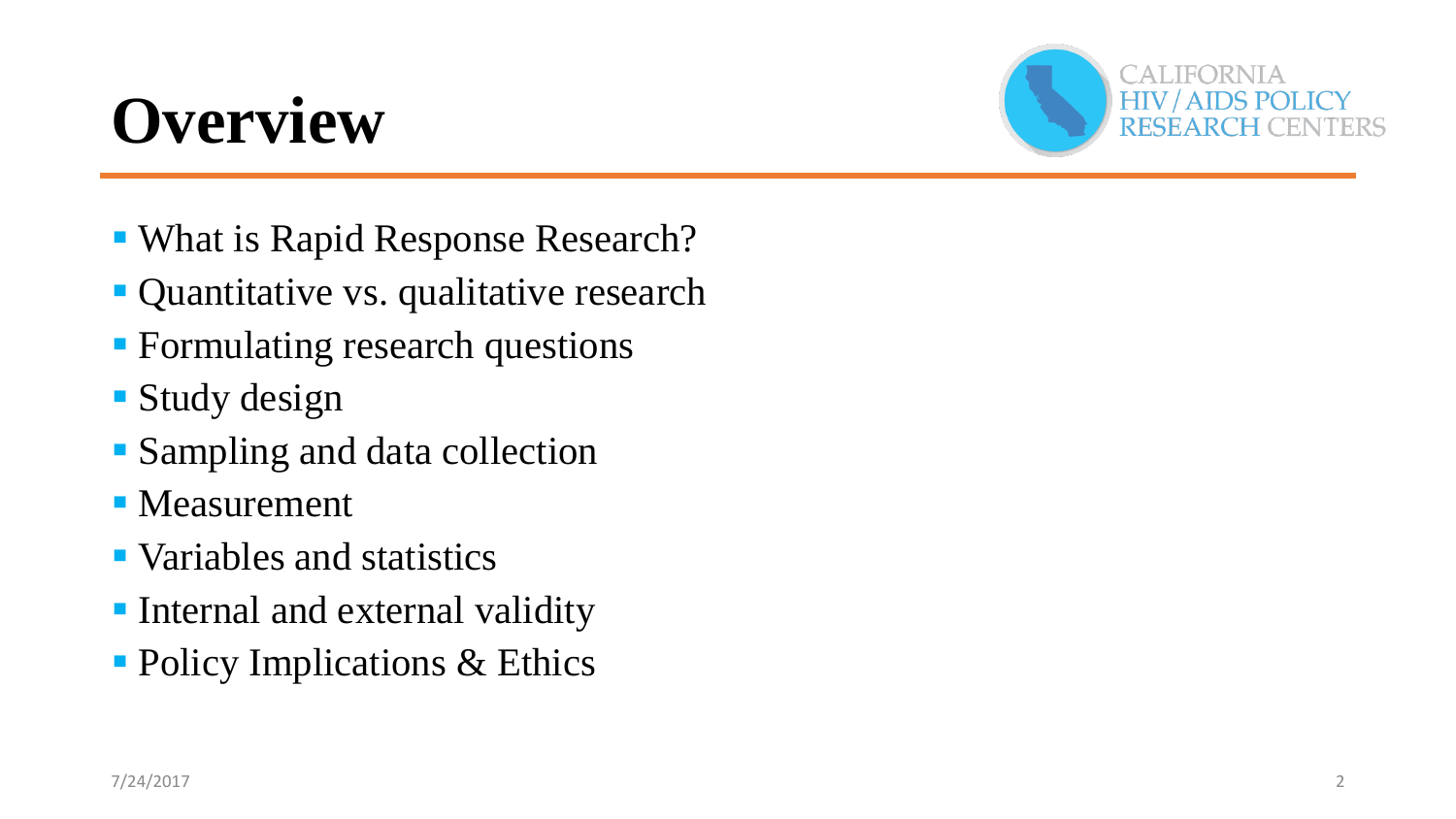

The Centers will bring the most relevant and timely evidence to bear on HIV/AIDS policy in order to develop and maintain efficient, accessible, state-of-the-art programs and services for the diverse populations of Californians living with or at risk for HIV/AIDS.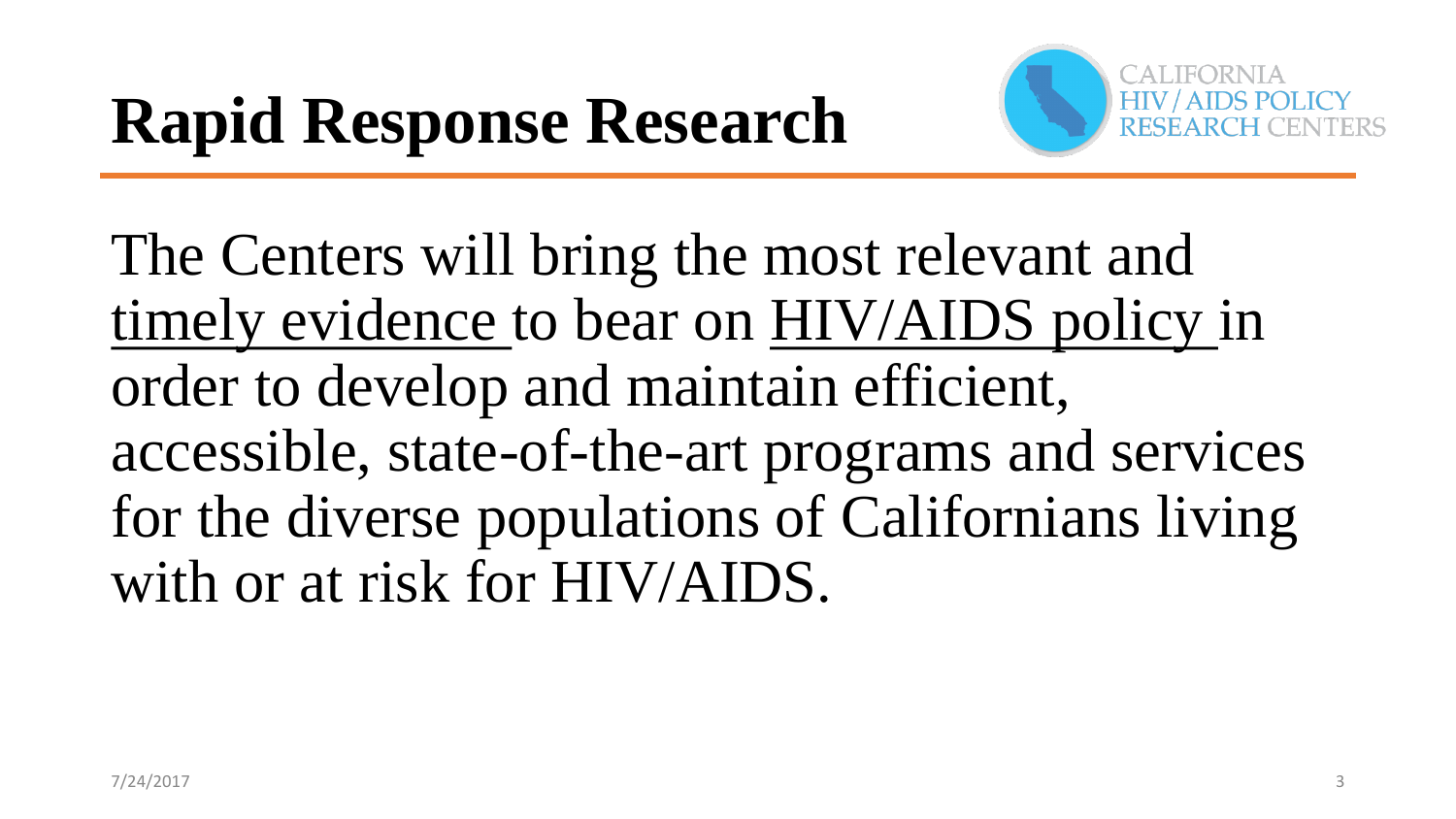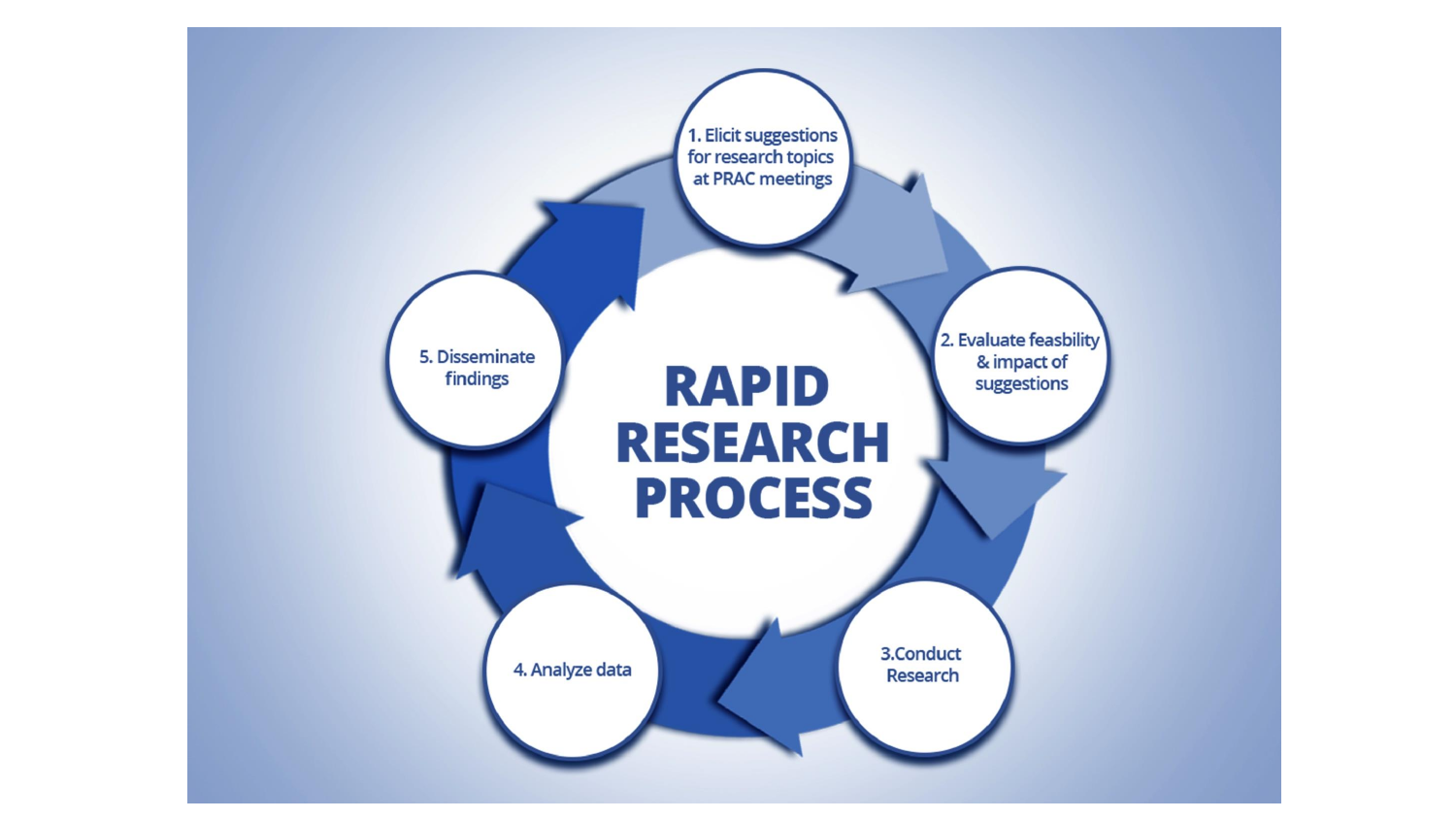

- $\blacksquare$  Diverse questions  $=$  diverse methods
- Social science's traditional methods and research designs
	- **quantitative in nature**
	- **Example 5 and 5 rand valid measurement**
	- **Controlled investigation with experiments, trials, and surveys.**
- No 'royal road' a way of attaining or reaching something without trouble.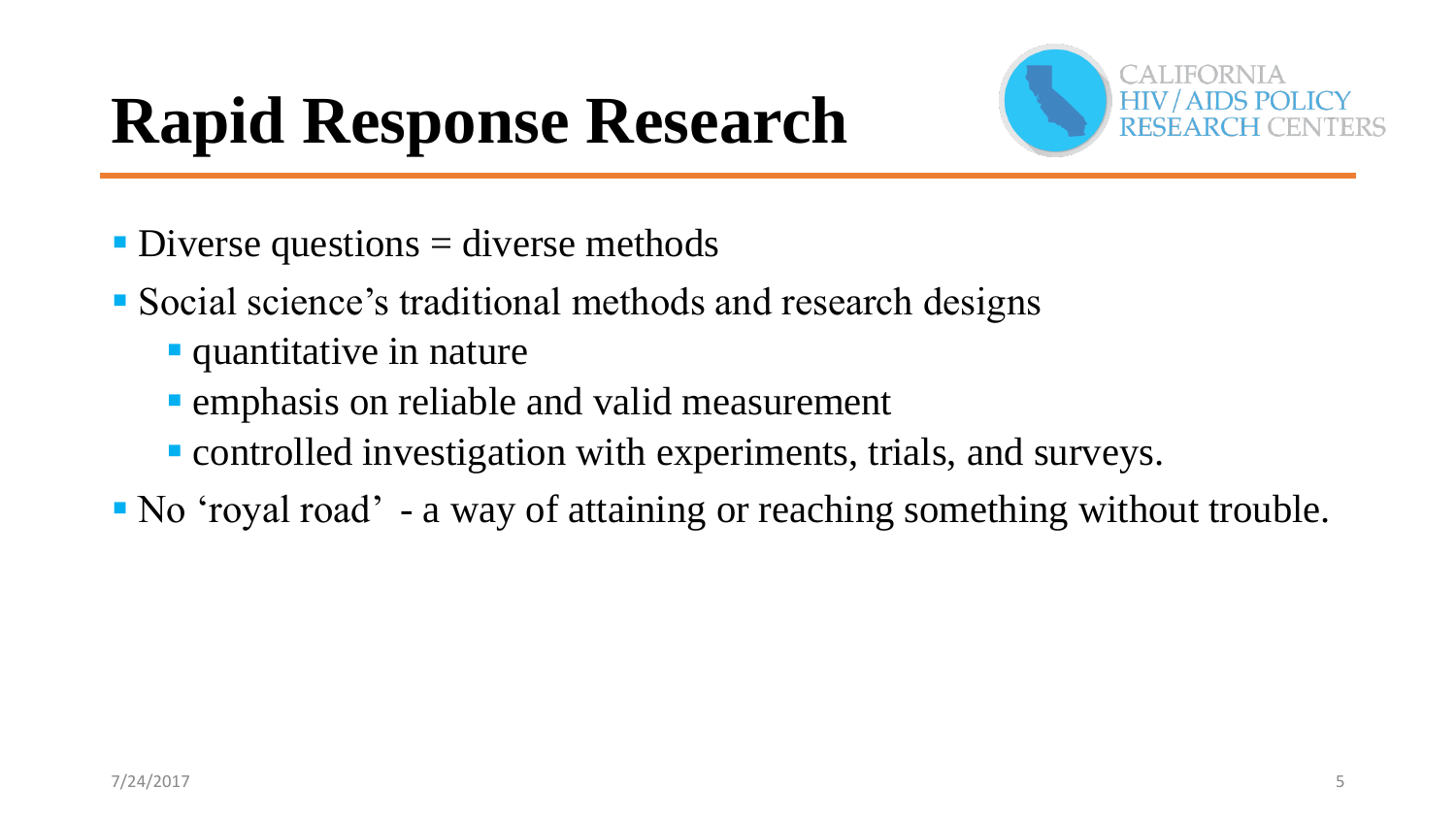

# **Quantitative vs. Qualitative**

- **Quantitative Research** 
	- Empirical data
	- **Explanatory research questions**
	- Deductive reasoning
	- **Hypothesis testing**
	- **Focus on establishing association or causation**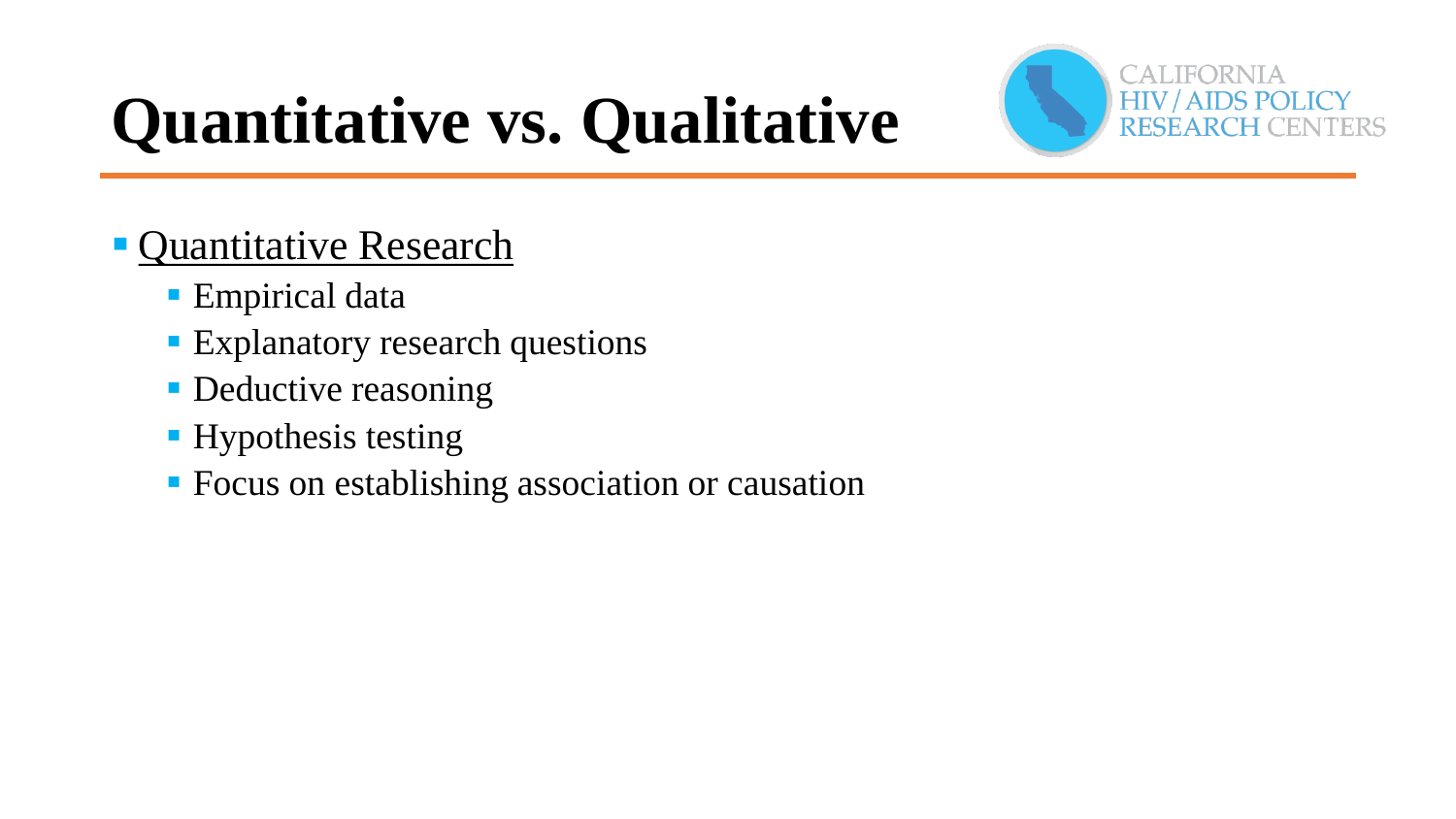

# **Quantitative vs. Qualitative**

### **Qualitative Research**

- **Exploratory research questions**
- **Inductive reasoning**
- Focus on previously unstudied processes and unanticipated phenomena
- **Orientation to social context**
- **Focus on human subjectivity**
- **Focus on events leading up to an event**
- Sensitivity to subjective role of the researcher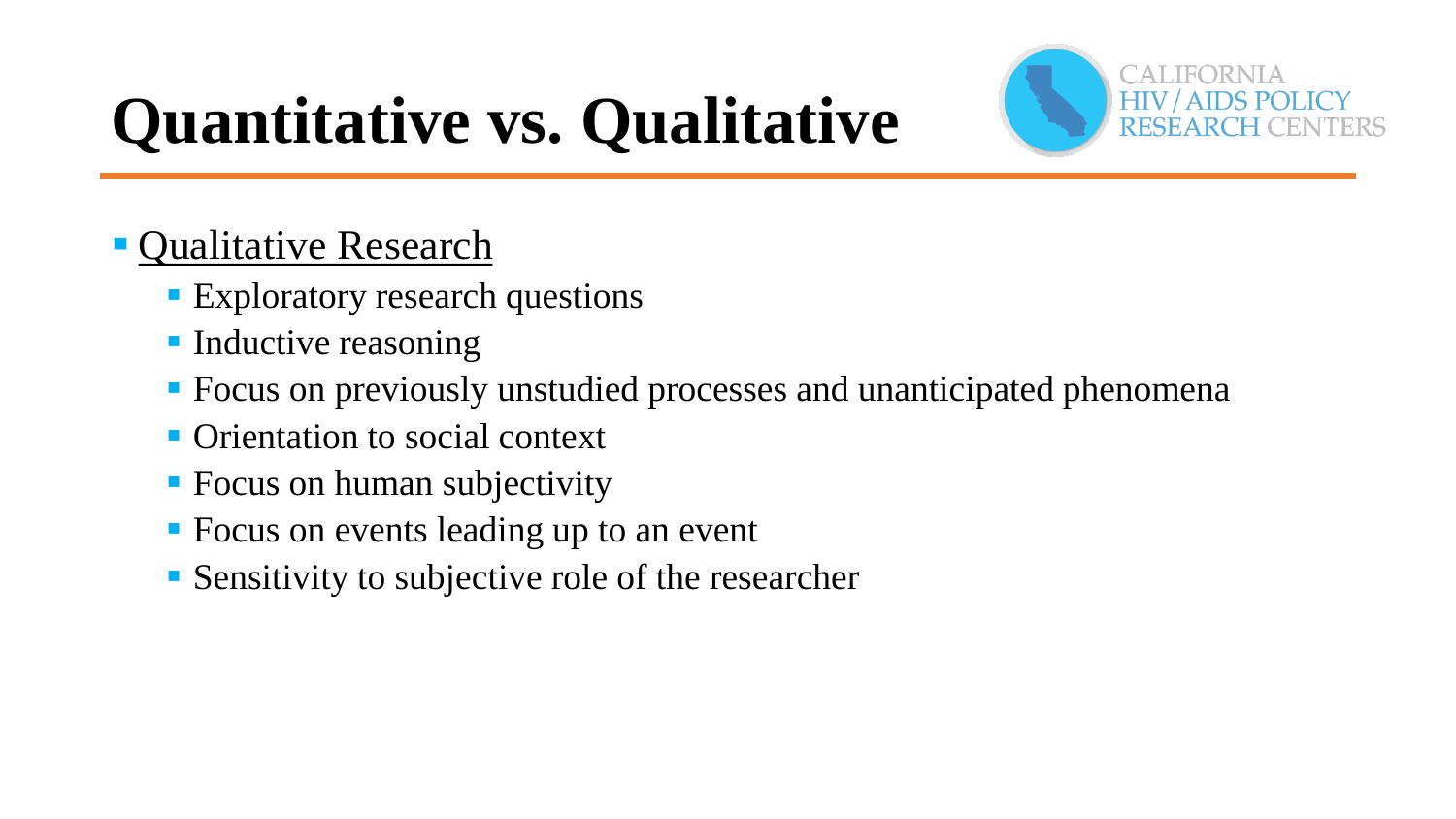## **Research Questions**



- A good research question:
	- **If Is narrow and specific**
	- Has more than one possible answer
	- If Is posed in a way that can be answered by observable evidence
	- Addresses the decision-making needs of agencies or practical problems that impact the lives of PLWH or those at risk for HIV
	- Has clear significance for guiding policy or practice with PLWH or those at risk for HIV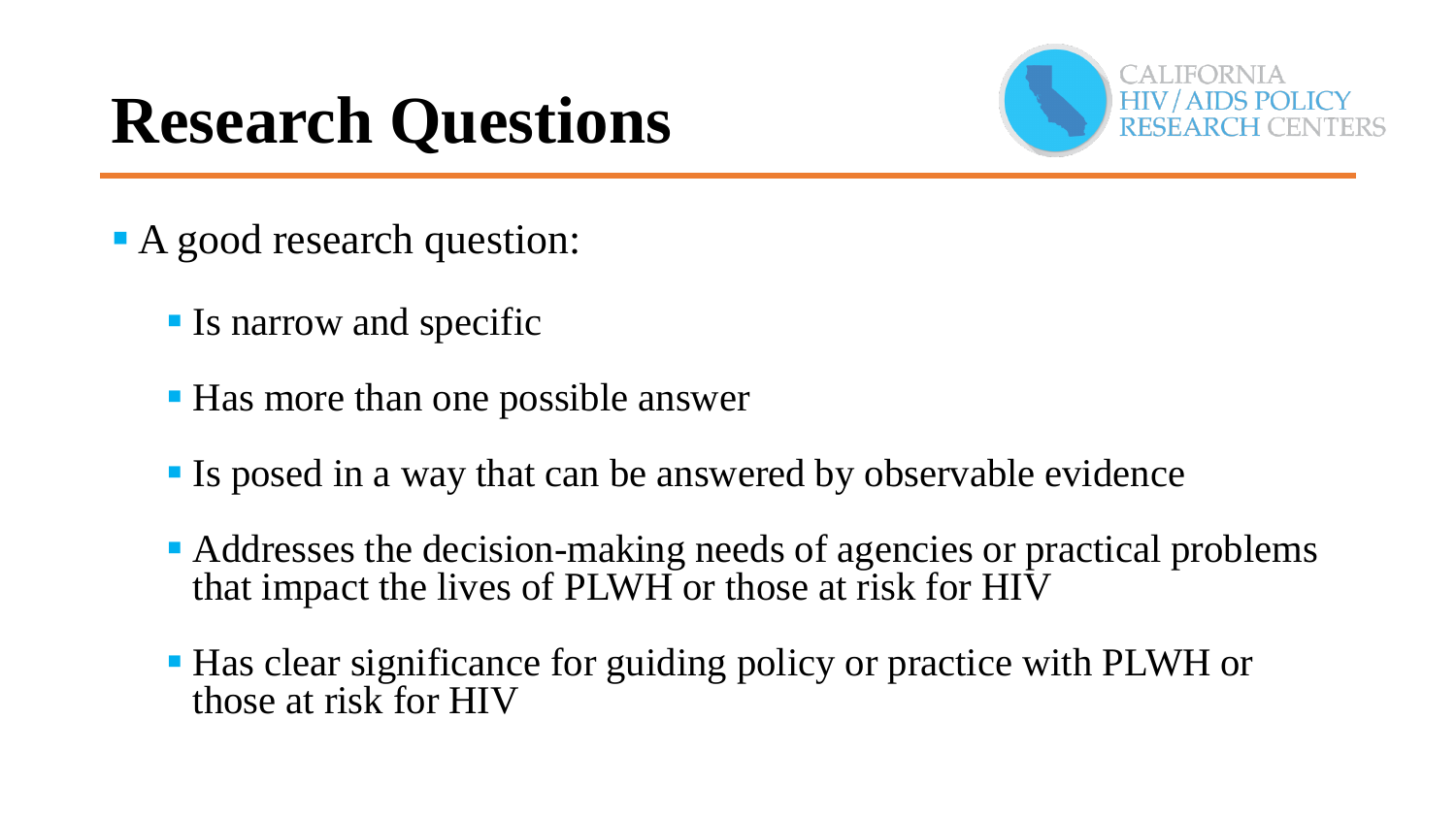# **Types of Study Design**



#### **Experimental**

- Pretest posttest control (classic experiment)
- Posttest only control
- Solomon four group design

#### **Pre-experimental**

- One shot case study
- **Group pretest** posttest
- **Static group comparison**
- **Quasi-experimental** 
	- Non-equivalent comparison group
	- **Time series**
	- Post-test only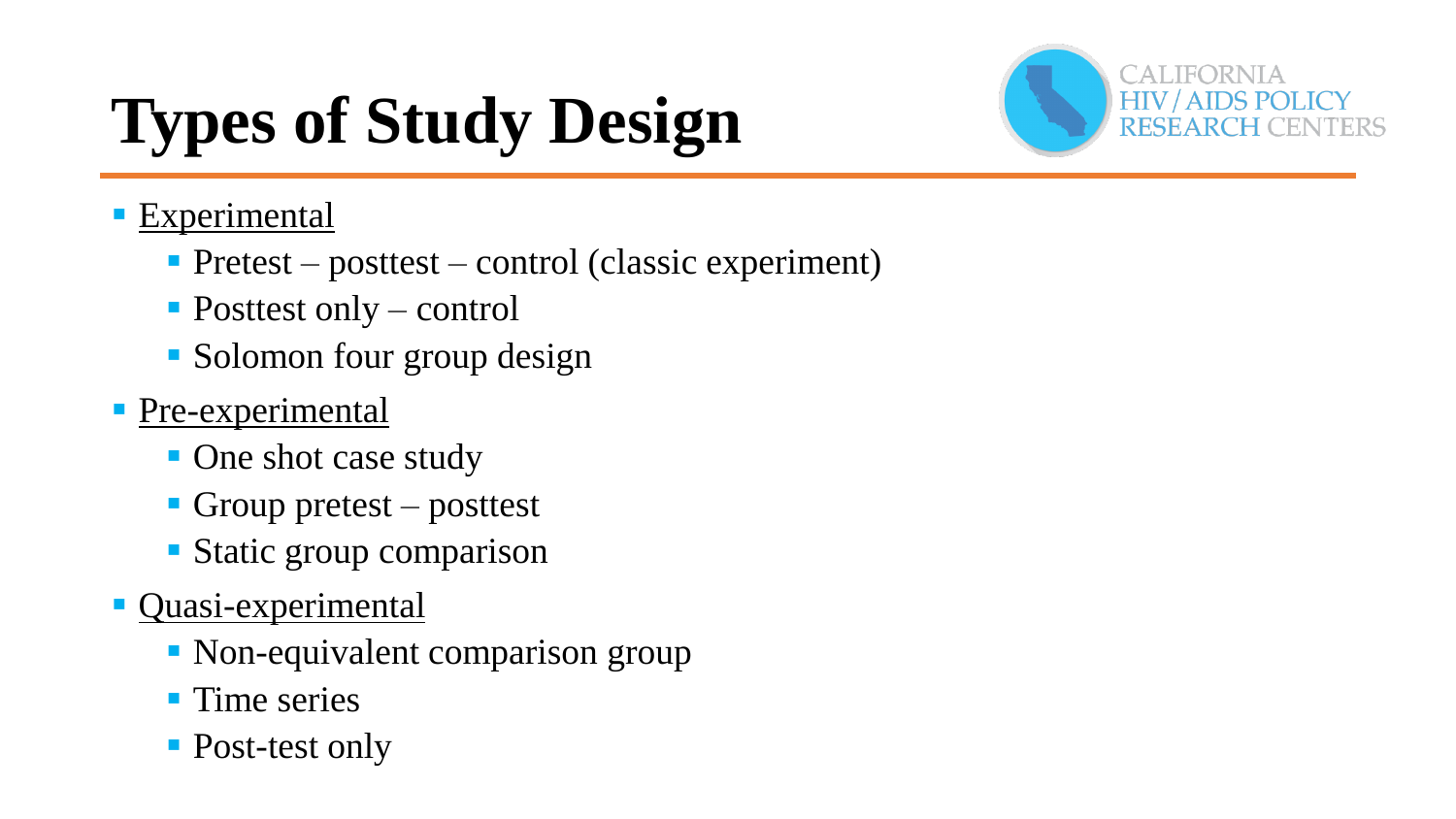# **Types of Qualitative Studies**



- **Participant observation:** a qualitative method for gathering data in which natural social processes are studied as they happen in the field rather than in the laboratory and left relatively undisturbed
- Intensive interviewing relies on open-ended questions to develop a comprehensive picture of the interviewee's background, attitudes, and actions
- **Focus groups:** groups of unrelated individuals that are formed by a researcher and then led in a group discussion of a topic for one to two hours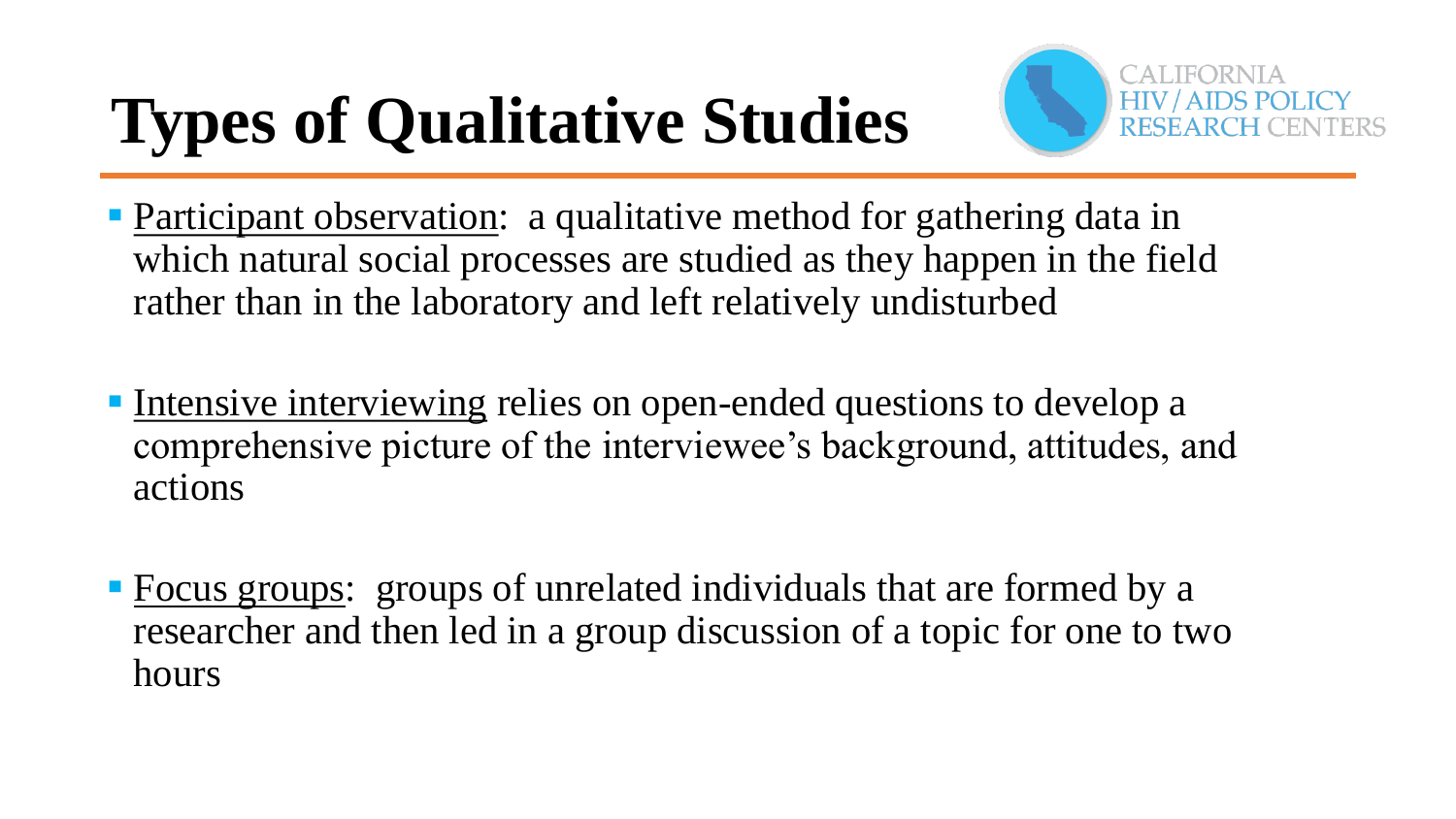# **Sampling**



- **Probablility Sampling:** 
	- Simple Random Sample
	- **Systematic Random Sampling**
	- Stratified Random Sampling
	- **Cluster Sampling**
- Non-Probability Sampling:
	- Convenience Sampling
	- **Quota Sampling**
	- **Purposive Sampling**
	- **Snowball Sampling**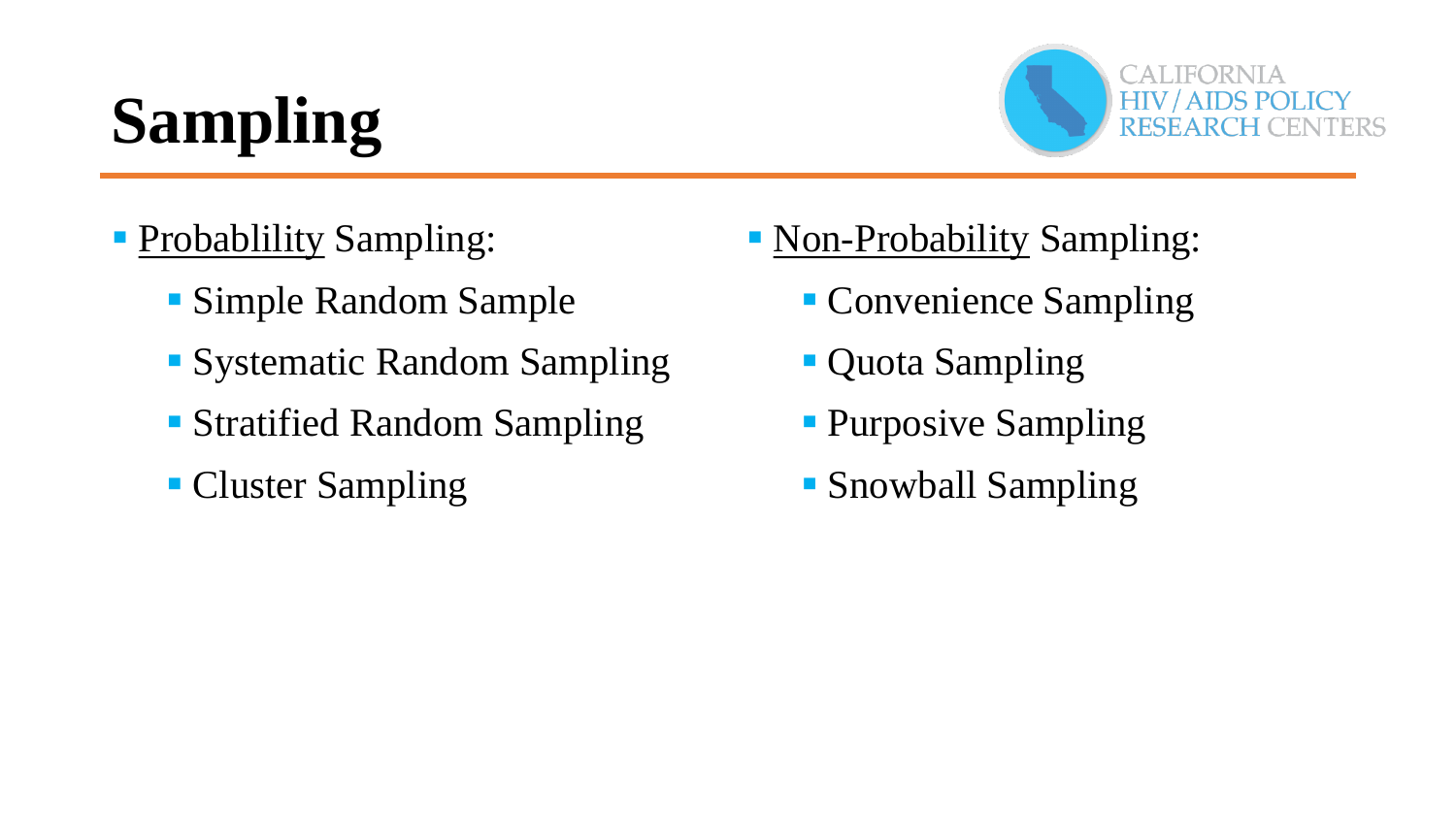# **Data Collection**



- Self-reports, surveys, questionnaires
- **Existing scales**
- **Interviews**
- Observation
- Biophysical measures
- **Available records**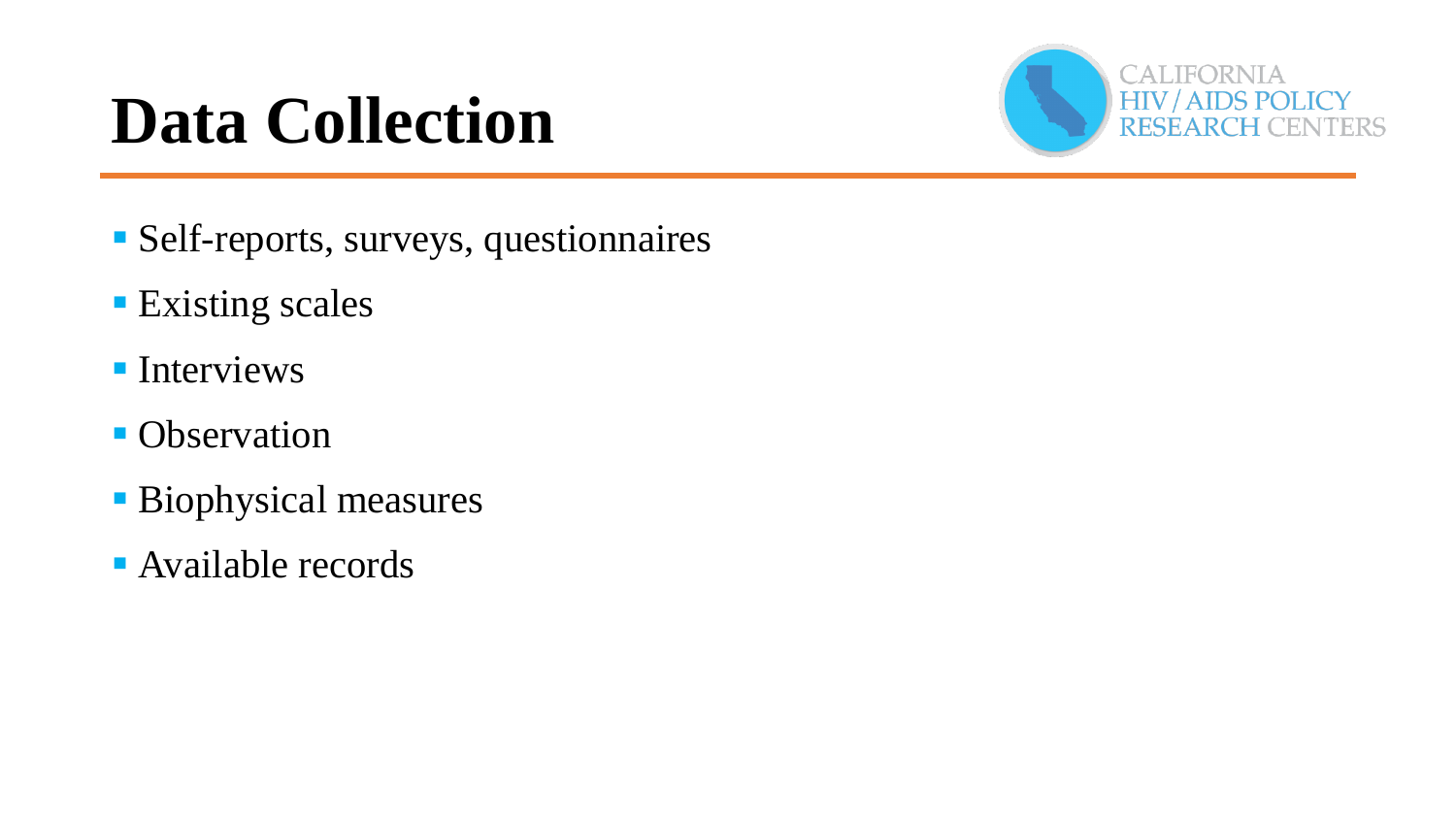# **Types of Variables**



- **Independent variable**
- **Dependent variable**
- Control variable
- **Demographic variable**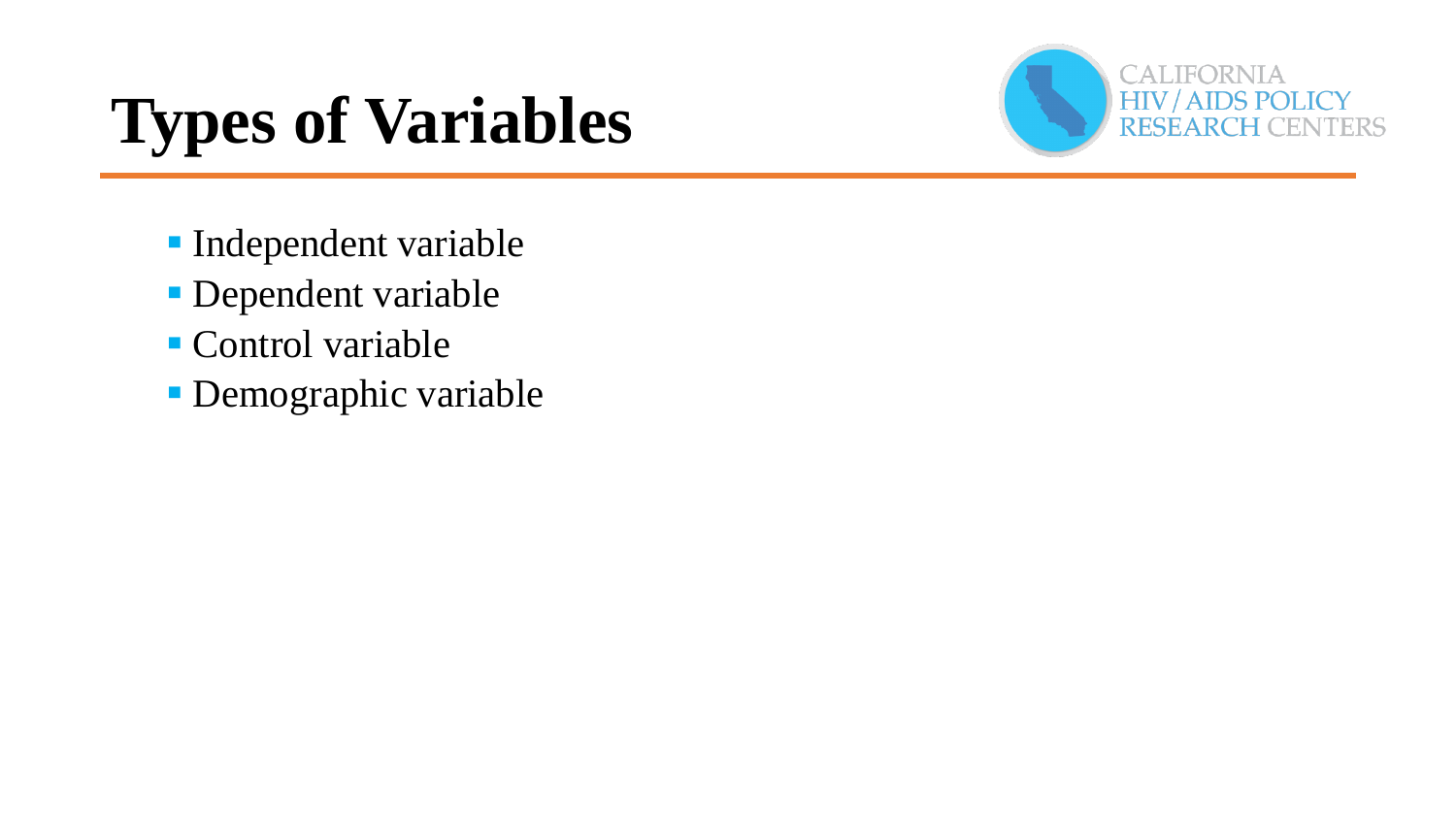### **Measurement**



- **Reliability:** A reliable measure is one that produces consistent scores (or values) when the phenomenon being measured doesn't change.
- Validity: A valid measure is one that accurately measures the concepts it is intended to measure.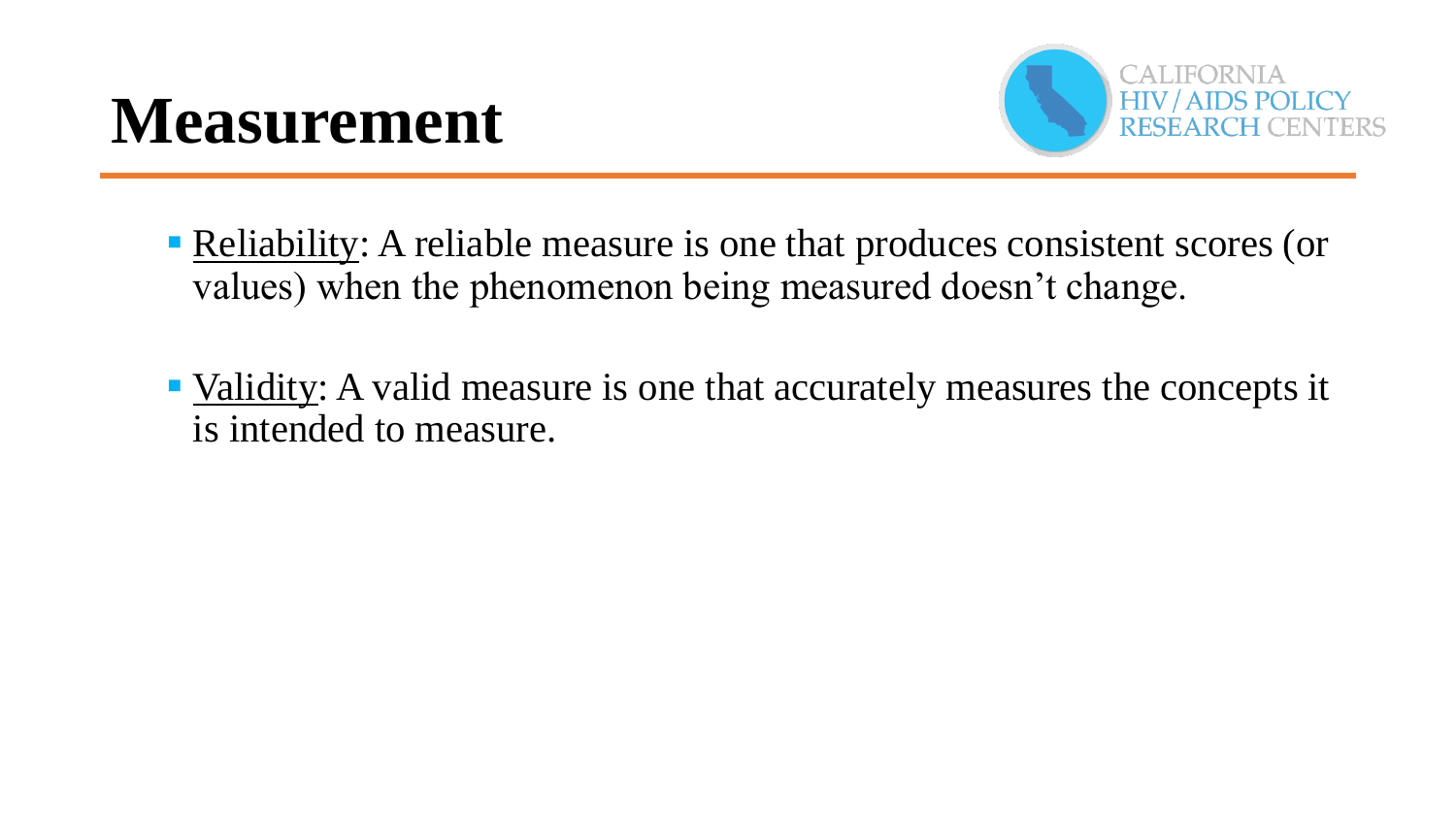



- $\blacksquare$  Nominal no order, just categories
	- **Example: gender, race/ethnicity**
- Ordinal ranked, but not equal
	- **Example:** Likert-type scales (agree/disagree)
- Interval equal levels between levels
	- **Example: IQ**
- $\blacksquare$  Ratio Interval + zero point
	- **Example: Number of arrests**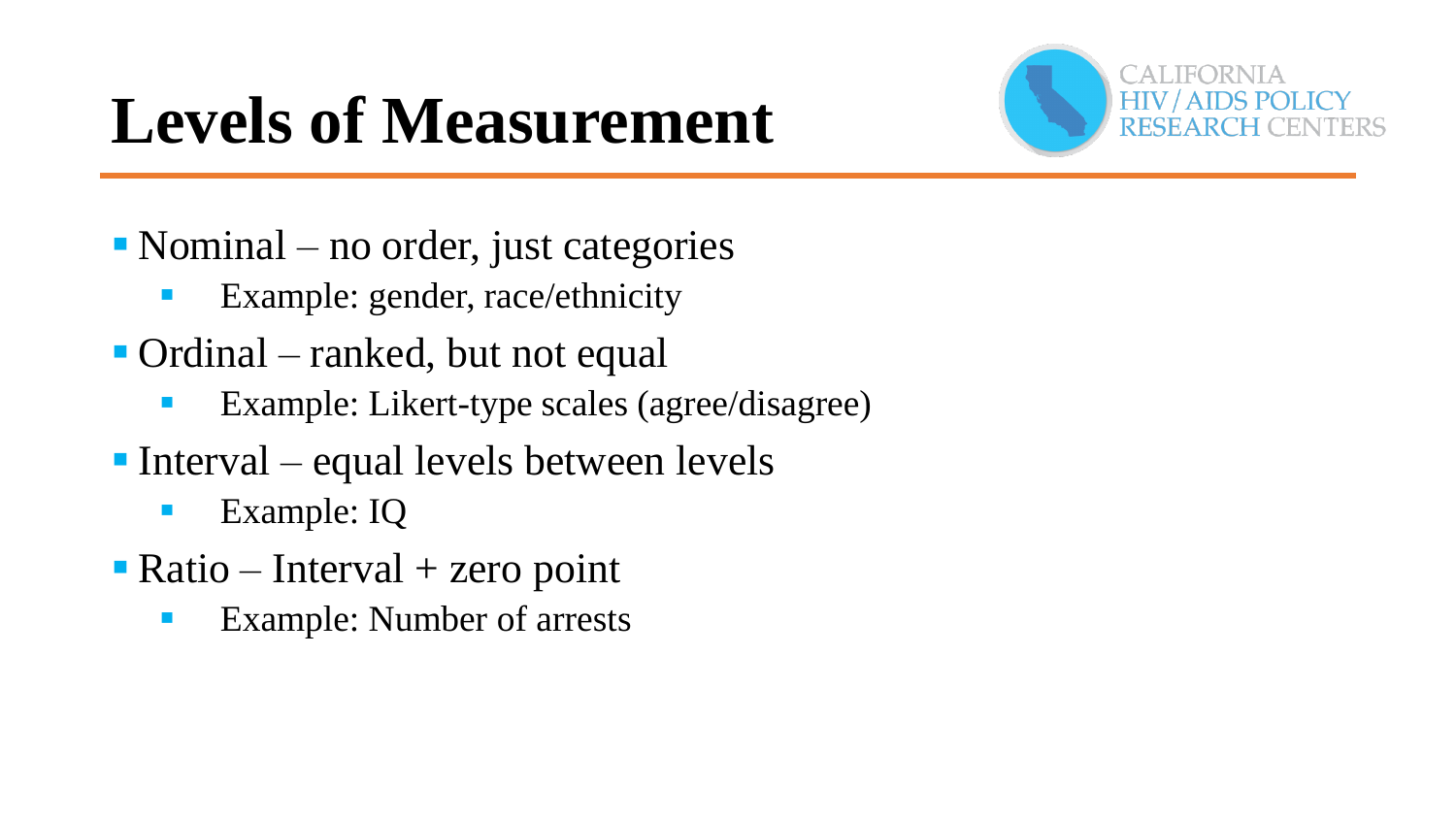## **Mean, Median, Mode**



| <b>Measure</b> | Data Requirements                         | <b>Comments</b>                                                                                       | <b>Usefulness</b>                                                                                                               |  |
|----------------|-------------------------------------------|-------------------------------------------------------------------------------------------------------|---------------------------------------------------------------------------------------------------------------------------------|--|
| Mode           | Can be used with any<br>level of measure  | Highly unstable<br>Cannot be used in<br>mathematical operations                                       | Describing the typical value of<br>a categorical variable<br>Describing the prevailing view<br>or characteristic of a<br>sample |  |
| Median         | Ordinal, interval, or<br>ratio level data | Does not consider the<br>quantitative values of<br>individual scores<br>Insensitive to extreme values | Describing the middle<br>response in a data set<br>Describing the average<br>value in a skewed<br>distribution                  |  |
| Mean           | Interval or ratio data                    | Most stable measure of<br>control tendency<br>Considers every score in a<br>data set                  | Describing the total or<br>combined "average"<br>performance of a group                                                         |  |
|                |                                           | Sensitive to extreme values;<br>pulled toward the tail of a<br>skewed distribution                    |                                                                                                                                 |  |

Source: Norwood, S. L. (2000). Research. Strategies. for Advanced. Practice. Nurses. Upper Saddle River, New Jersey: Prentice Hall. P. 310, Table 14-1.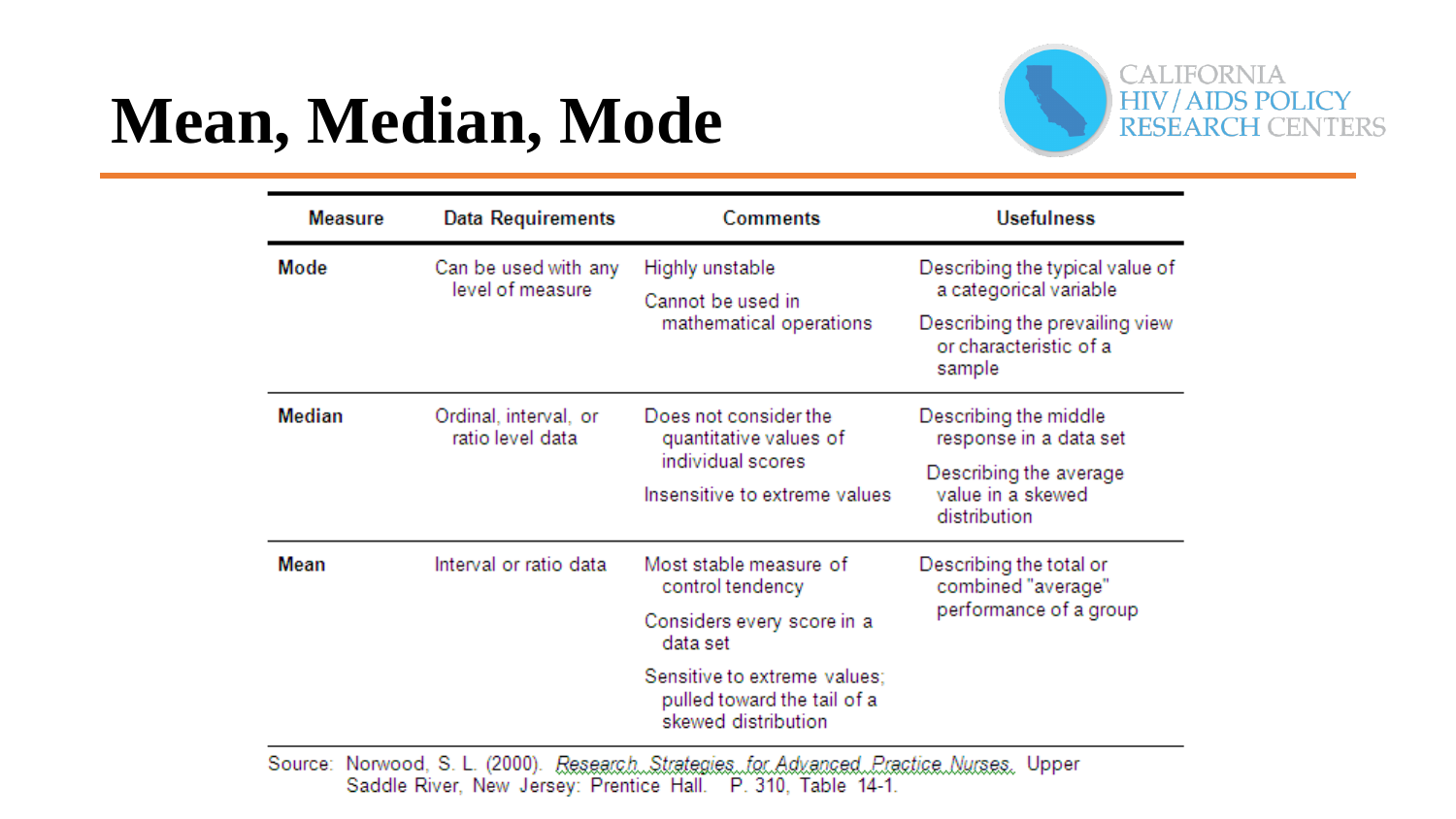# **Hypothesis Testing**



- Always set-up a null and alternative hypothesis.
- Null hypothesis states "no difference" between groups.
- $\blacksquare$  P-value < 0.05 indicates REJECTING the null hypothesis.
- $\blacksquare$  P-value > 0.05 indicates FAILING TO REJECT the null hypothesis
- **Examples:** 
	- H0: There will be no difference in depression score in the intervention group compared to the control group.
	- HA: There will be a difference in depression score in the intervention group compared to the control group (non-directional).
	- HA: There will be a lower depression score in the intervention group compared to the control group (directional).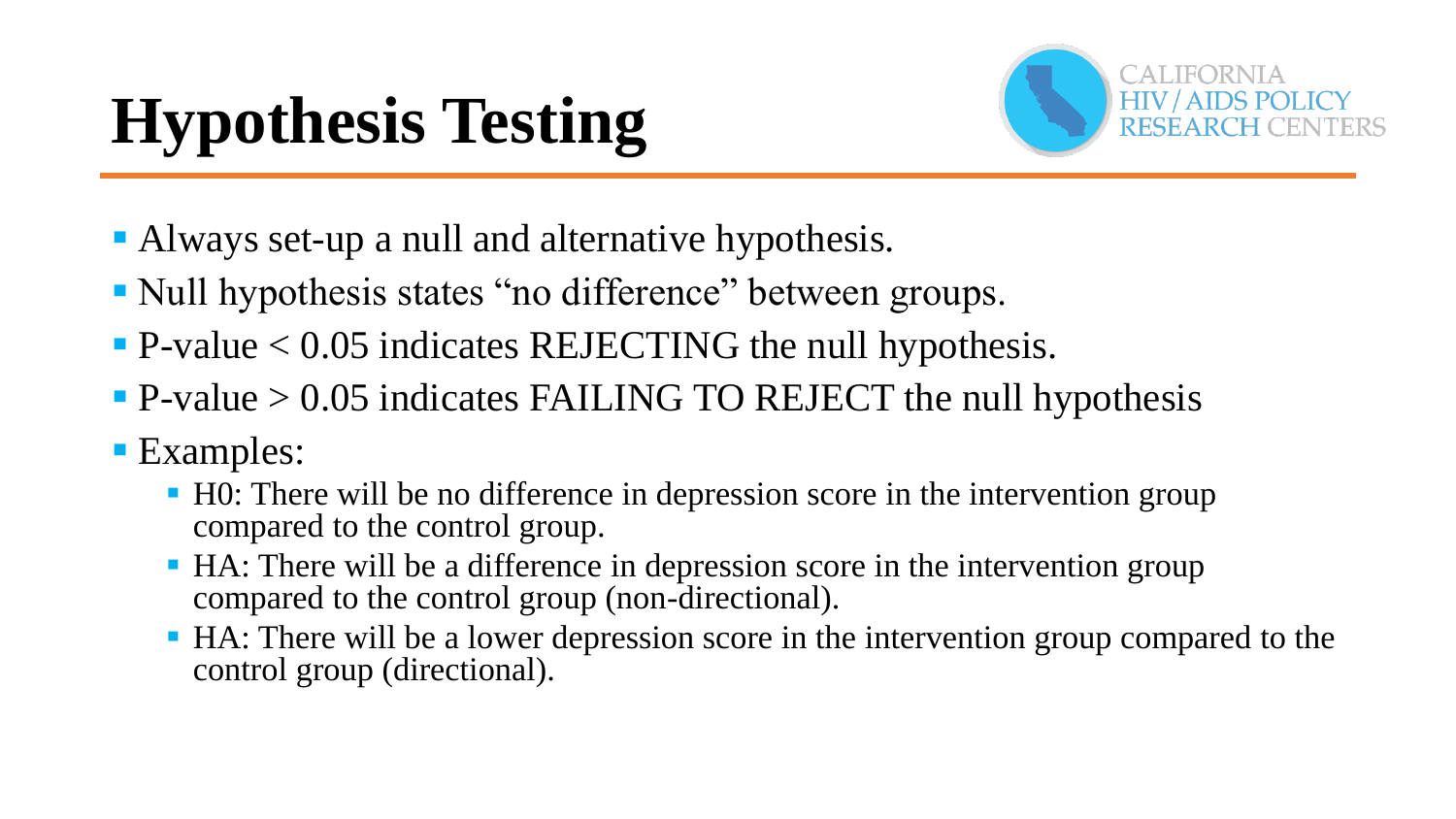## **Basic Statistics**



- **Descriptive statistics** 
	- **Frequency Distribution** 
		- Histogram
		- **Frequency polygon/line graph**
- **Inferential statistics** 
	- Chi-square
	- T-test
	- ANOVA
	- **Correlation**
	- **Regression**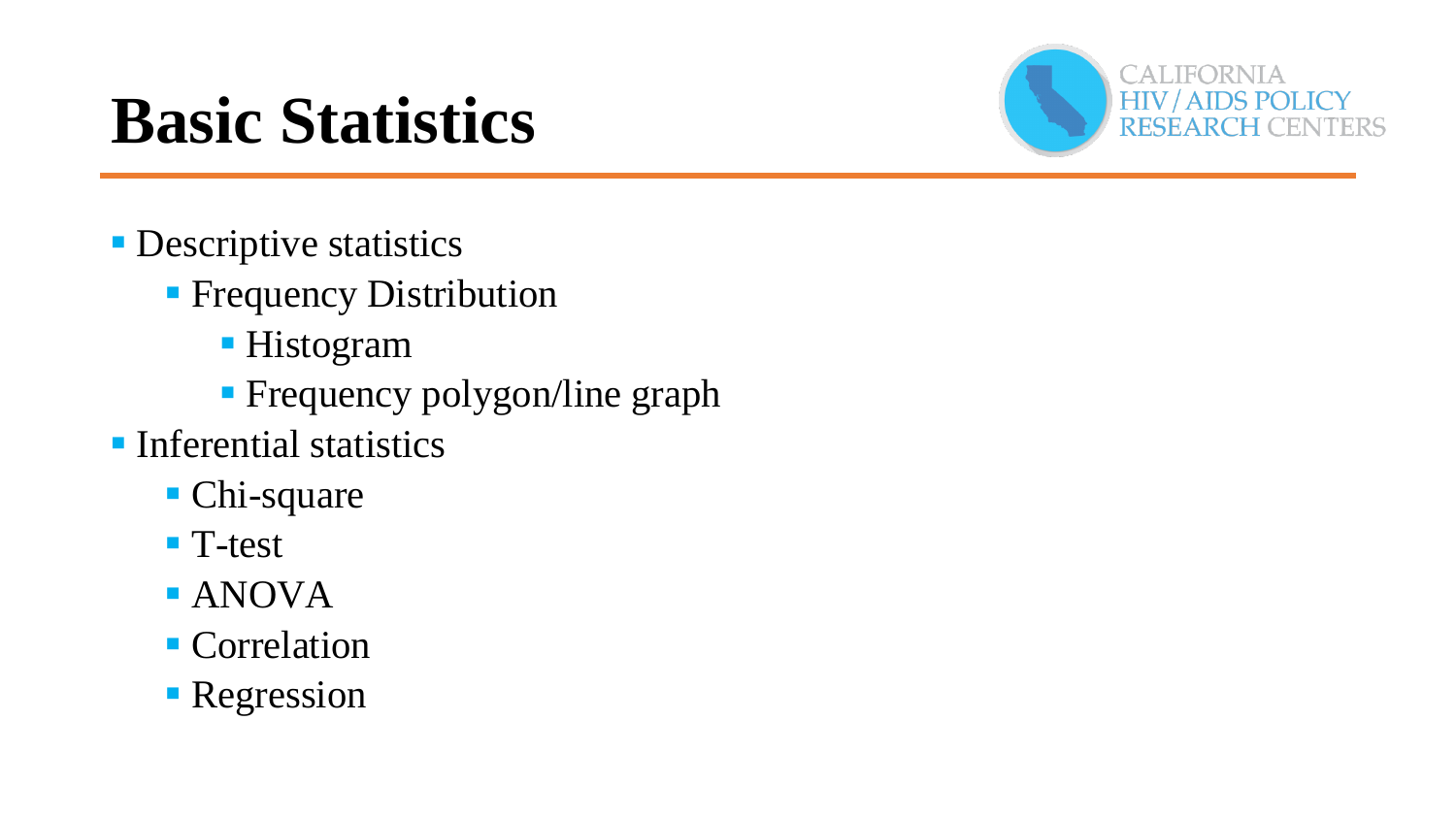### Two Variable Statistical Test



Pick the test based on the type of variables used:

| <b>Test Name</b>              | Independent<br><b>Variable</b>        | <b>Dependent</b><br><b>Variable</b> |
|-------------------------------|---------------------------------------|-------------------------------------|
| Chi-Sq                        | Categorical                           | Categorical                         |
| Difference in<br>Means t-test | Categorical (2)<br>categories)        | Continuous                          |
| Correlation (r)               | Continuous                            | Continuous                          |
| <b>ANOVA</b>                  | Categorical (3 or<br>more categories) | Continuous                          |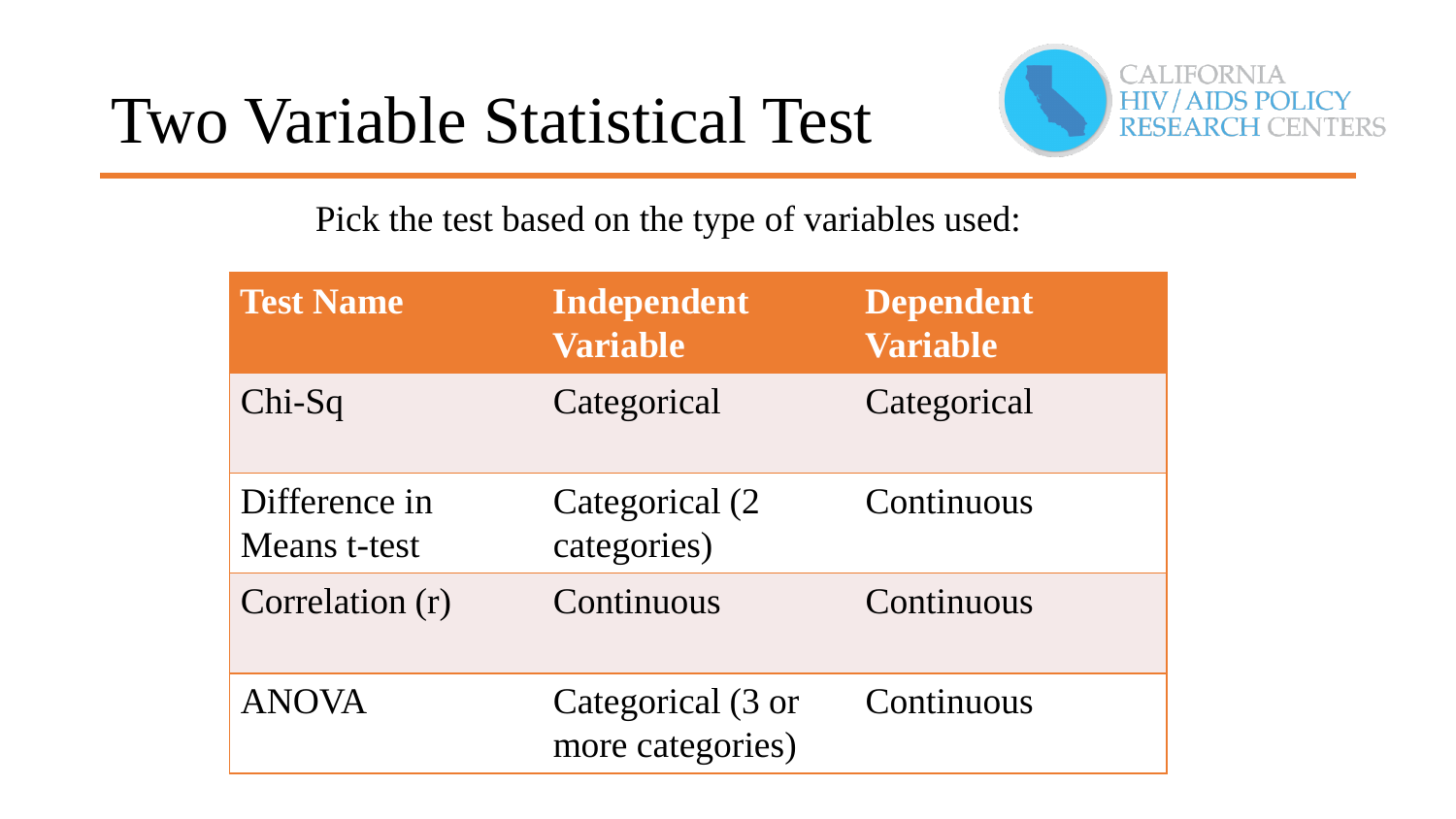# **Reading Tables**



Table (adapted). Differences Between Experimental and Control Group in Injection Behaviors at 18-Month Follow-Up for HIV Negative Injection Drug Users in the SAFE Study, Baltimore, 1991-1993

| <b>Risk behaviors</b>                    | Experimental (n=39)<br>% or Mean (SD) | Control $(n=50)$<br>% or Mean (SD) | t-value or $\chi^2$ | p-value |
|------------------------------------------|---------------------------------------|------------------------------------|---------------------|---------|
| Instances of injecting heroin or cocaine | 9.31(4.74)                            | 13.34 (11.02)                      | 2.13                | < 0.05  |
| Instances of needle sharing              | 3.67(1.91)                            | 4.68(2.45)                         | 2.13                | < 0.05  |
| Attendance at shooting galleries         | 38.5                                  | 28.8                               | 0.93                | .34     |
| Frequency of sharing cookers             | 64.1                                  | 80.8                               | 3.19                | .07     |
|                                          |                                       |                                    |                     |         |

Example Interpretation: The p-value for instances of needle sharing is <.05, therefore, we reject the null hypothesis and conclude that we can say with 95% confidence that there is a statistically significant difference in instances of needle sharing in the intervention group compared to the control group.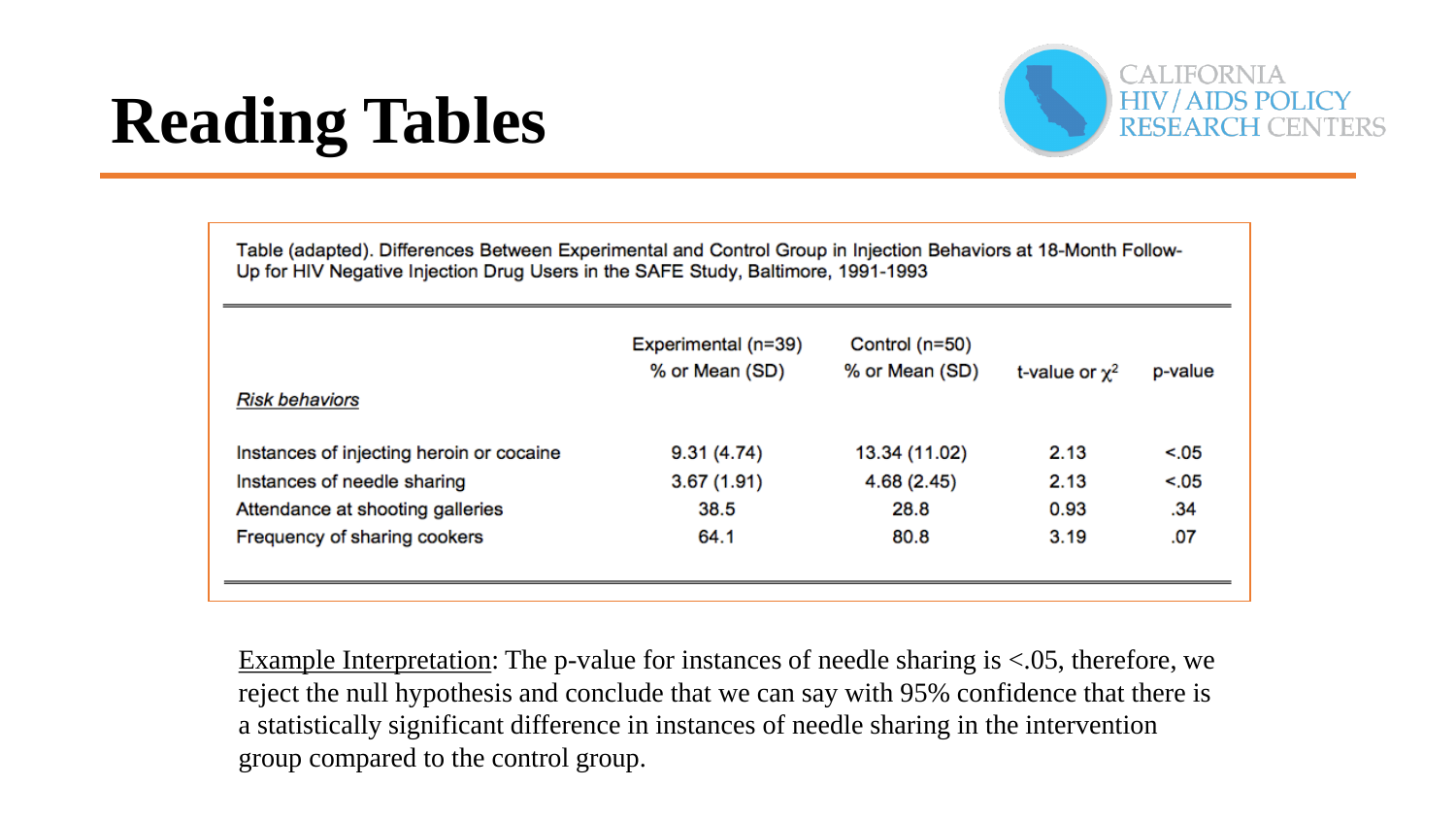# **Statistical Significance**



- Statistical significance does not indicate practical significance
- Need to evaluate results on their clinical implications
- **Look closely at measures to determine if point differences imply** meaningful differences for population of study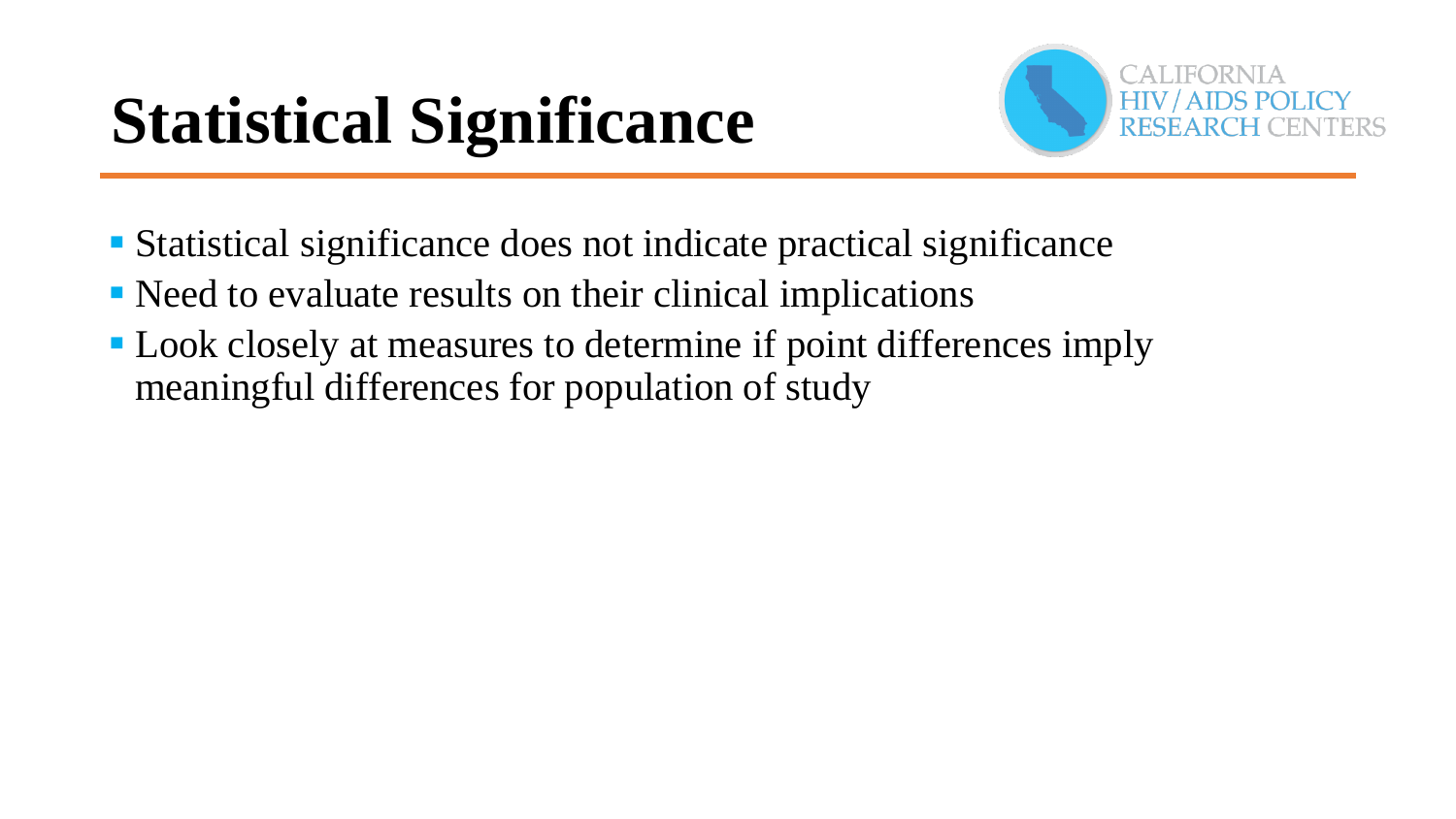# **Internal Validity**



- The degree to which your study can determine a causal relationship between variables.
- Important for evidence-based practice since you are deciding on using interventions based on their effectiveness. You need to know that the intervention was cause of change.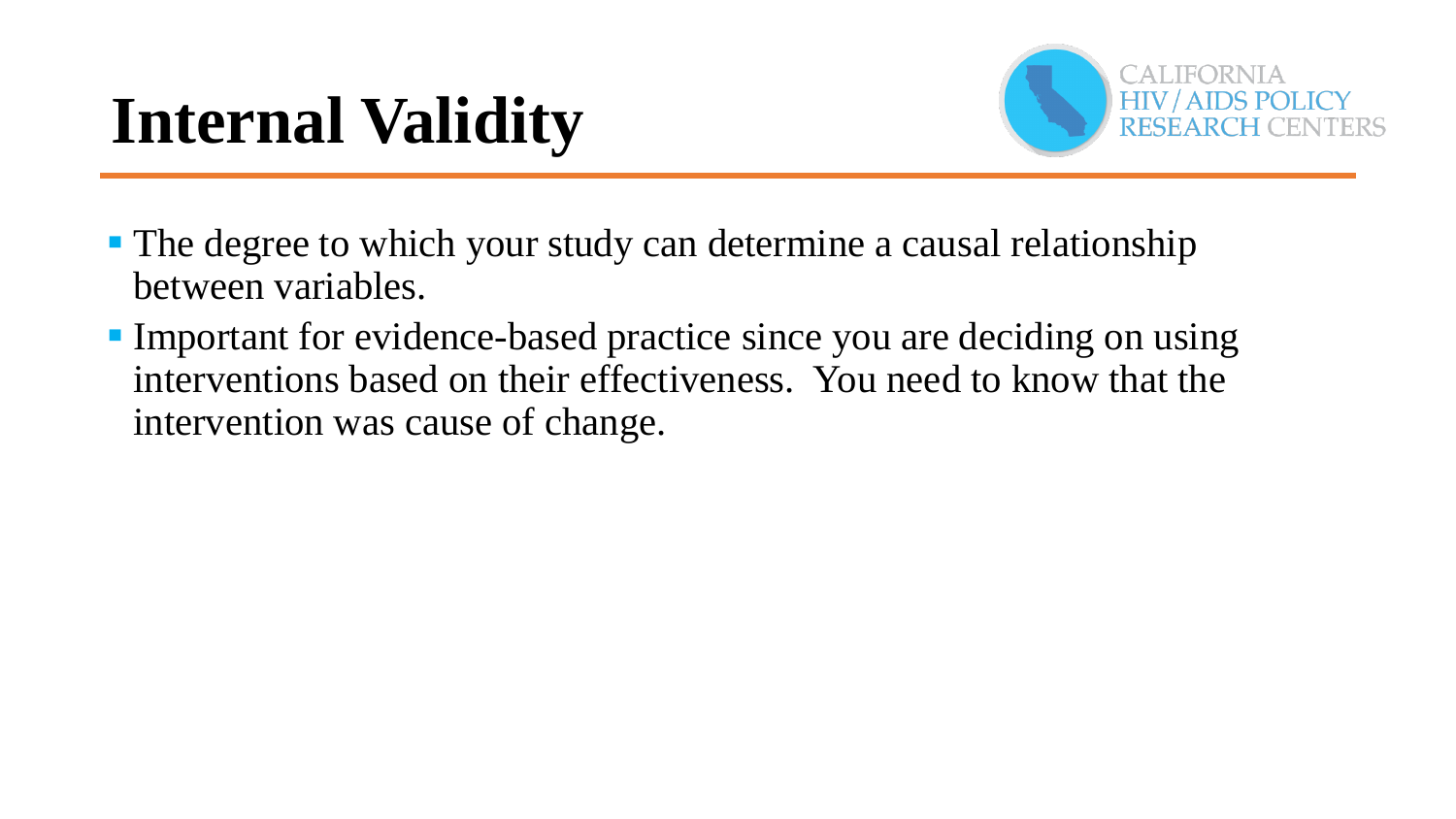

# **Threats to Internal Validity**

- **History**
- Maturation
- **Testing**
- **Instrumentation**
- **Regression to the Mean**
- **Mortality**
- **Selection**
- **Interactions between Selection and others**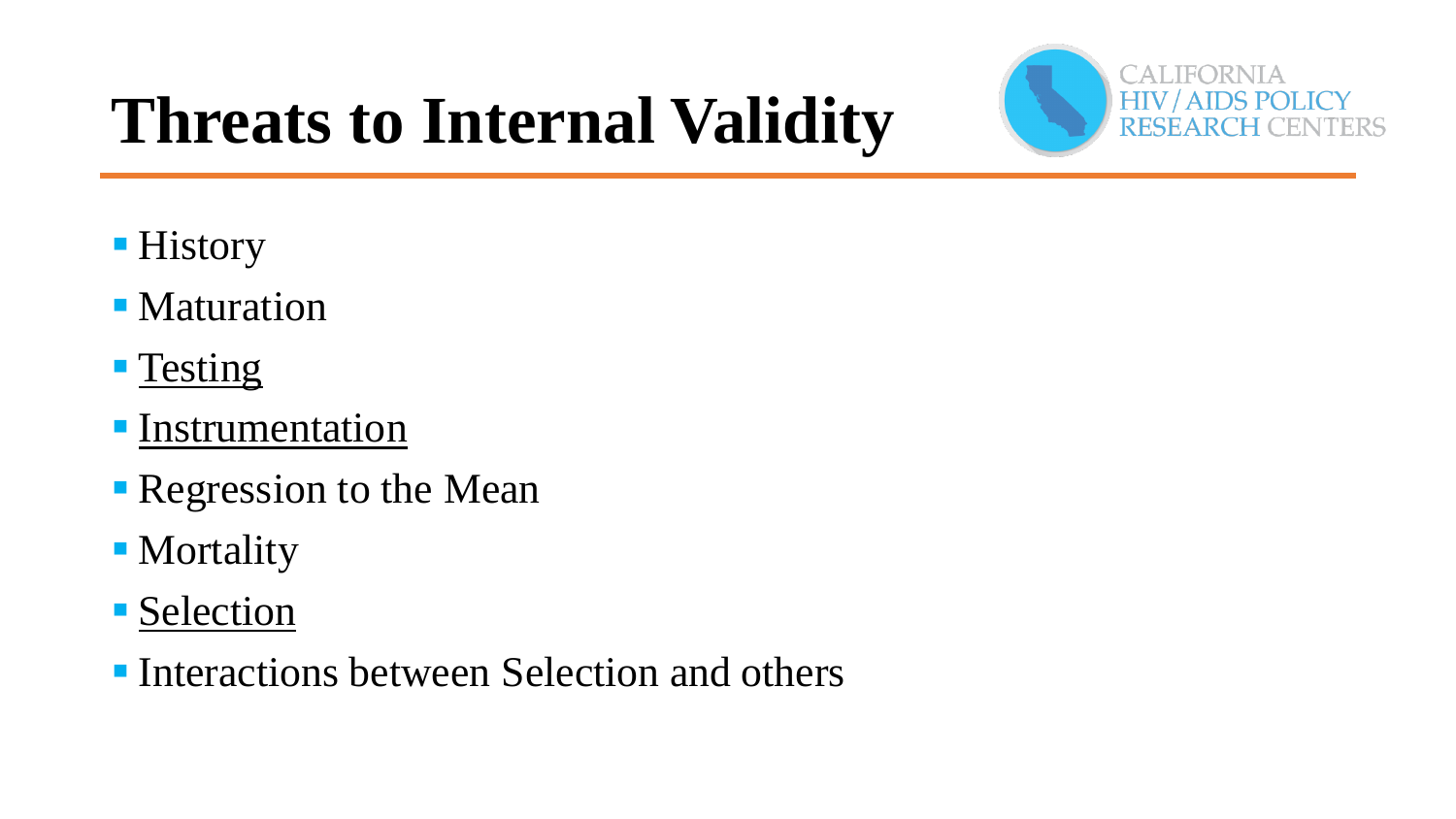## **External Validity**



- The extent to which we can generalize the findings of a study to a population beyond the study conditions
- Internal validity is necessary but not sufficient for external validity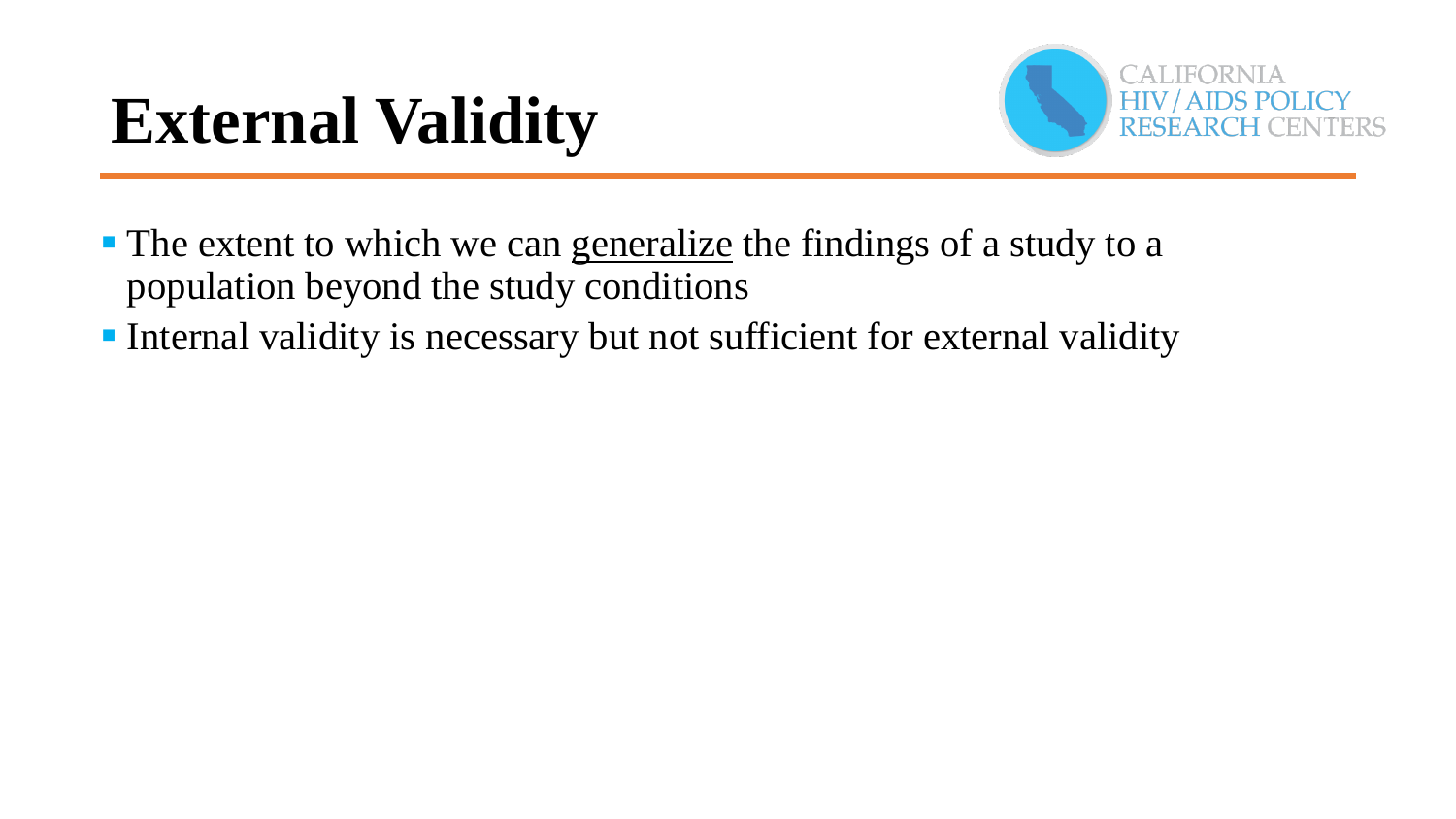# **Practical Considerations**



- **Be critical readers of the literature**
- Do you agree with author's conclusions?
- Statistics should support findings
- Consider practical significance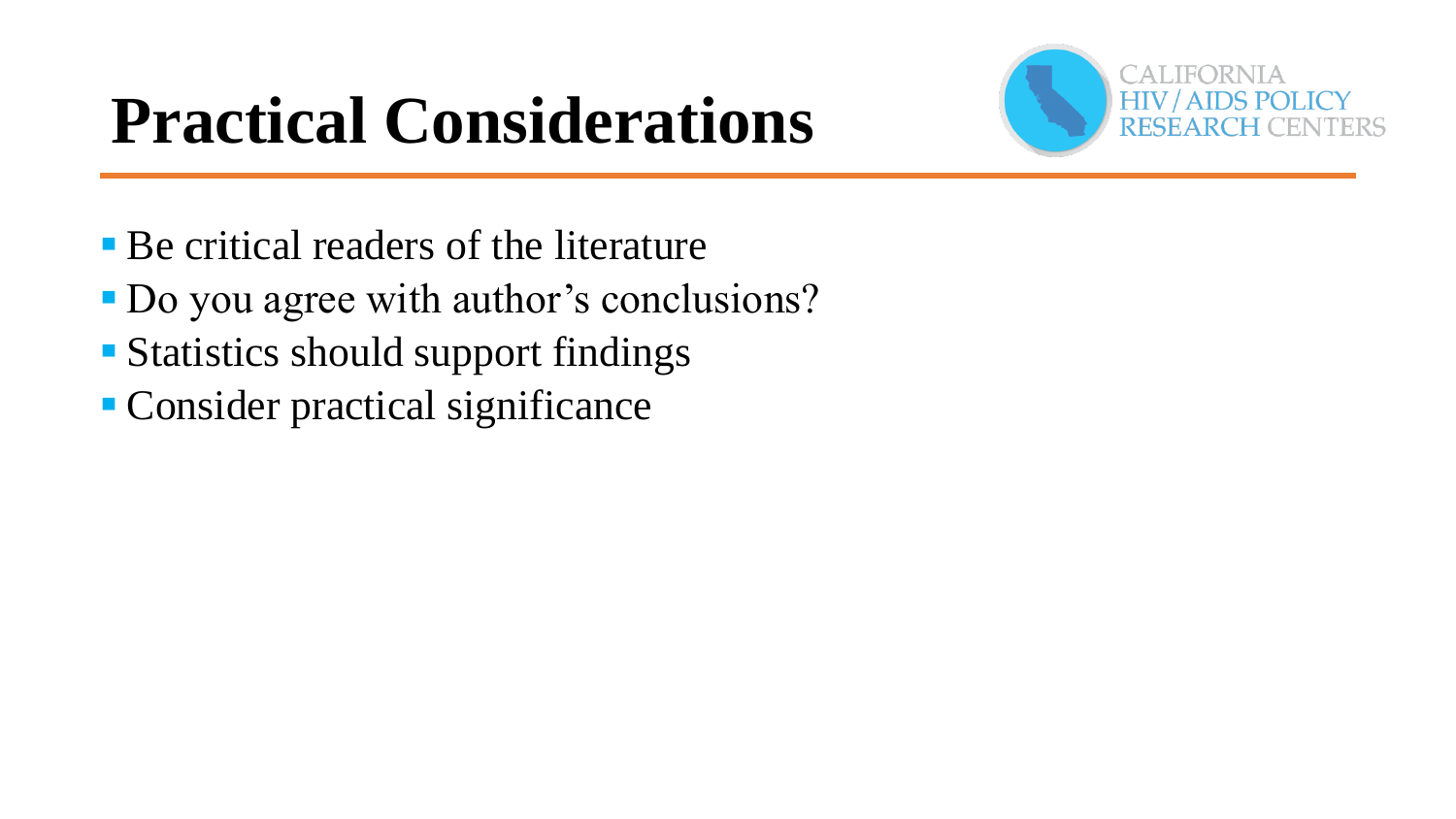



- Voluntary Participation
- No Harm to Participants
- **Anonymity and Confidentiality**
- No Deception
- **Transparent Analysis and Reporting**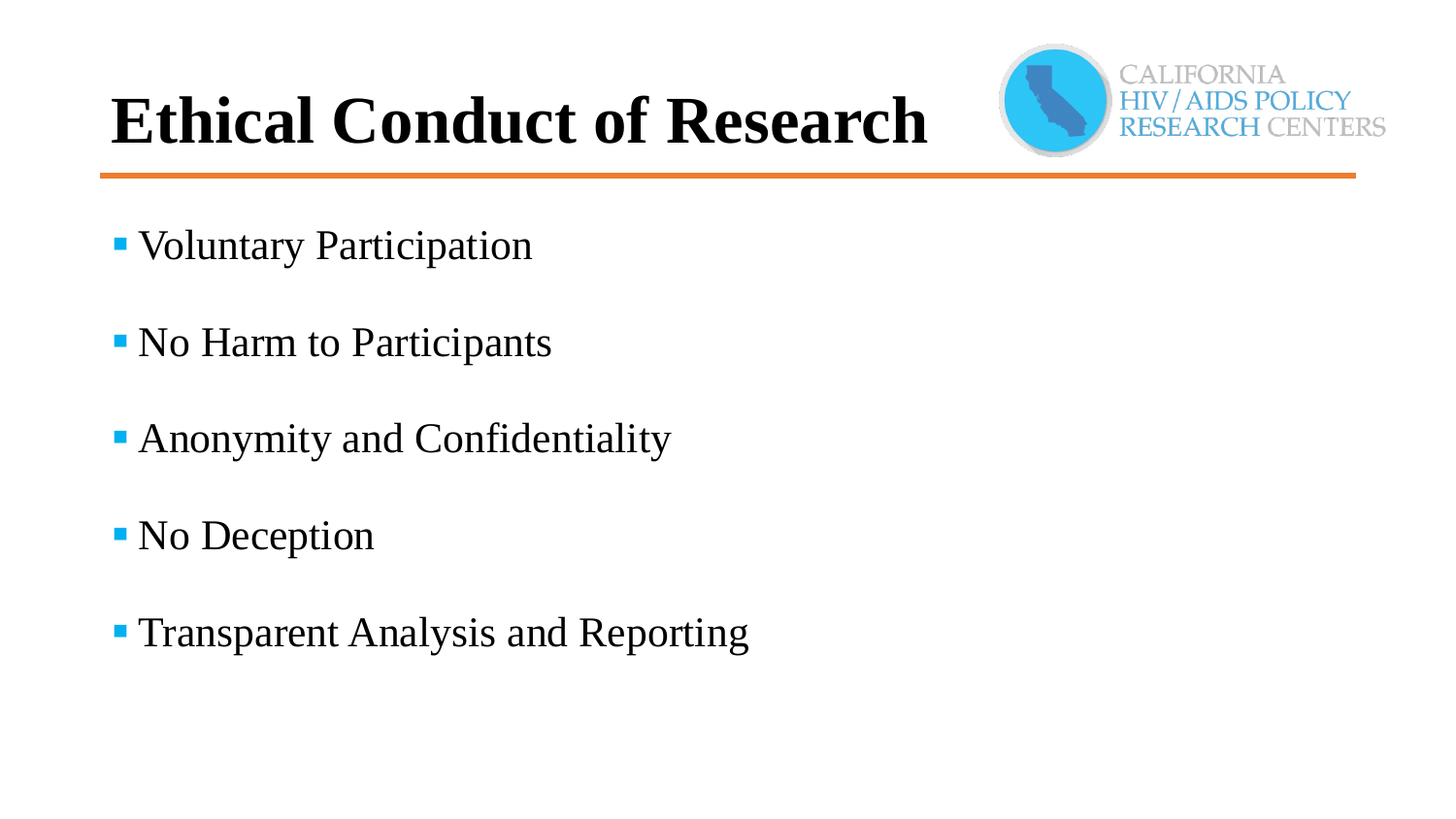

- Lewin (1951): emphasized scientific and societal value of translating psychological research into social/community problem-solving strategies
- Community/Eco Psychology took it from there...
	- Adoption of community-partnering strategies
	- Often over extended periods
	- Equitable fashion
	- Multiple methods used; multiple frameworks

*Related to concept of participatory research*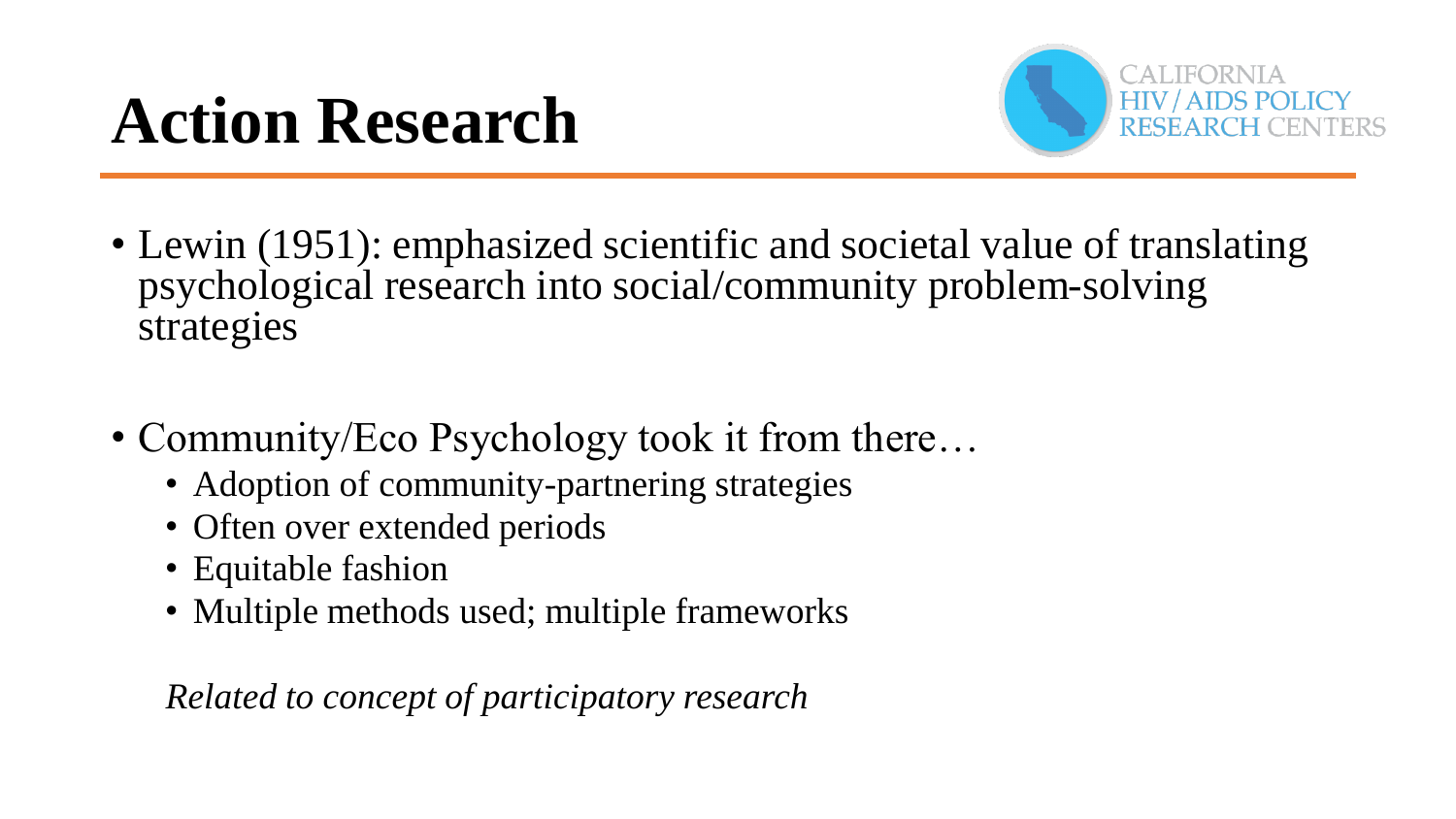# **Program Evaluation**



- Application of research, *but its own field*
- Assessment of initiatives, programs, projects
- Test efficacy (Outcome Evaluation) or implementation (Process Evaluation)
- Intended to be applied to the improvement of specific health programs
- Multiple methods used; multiple frameworks